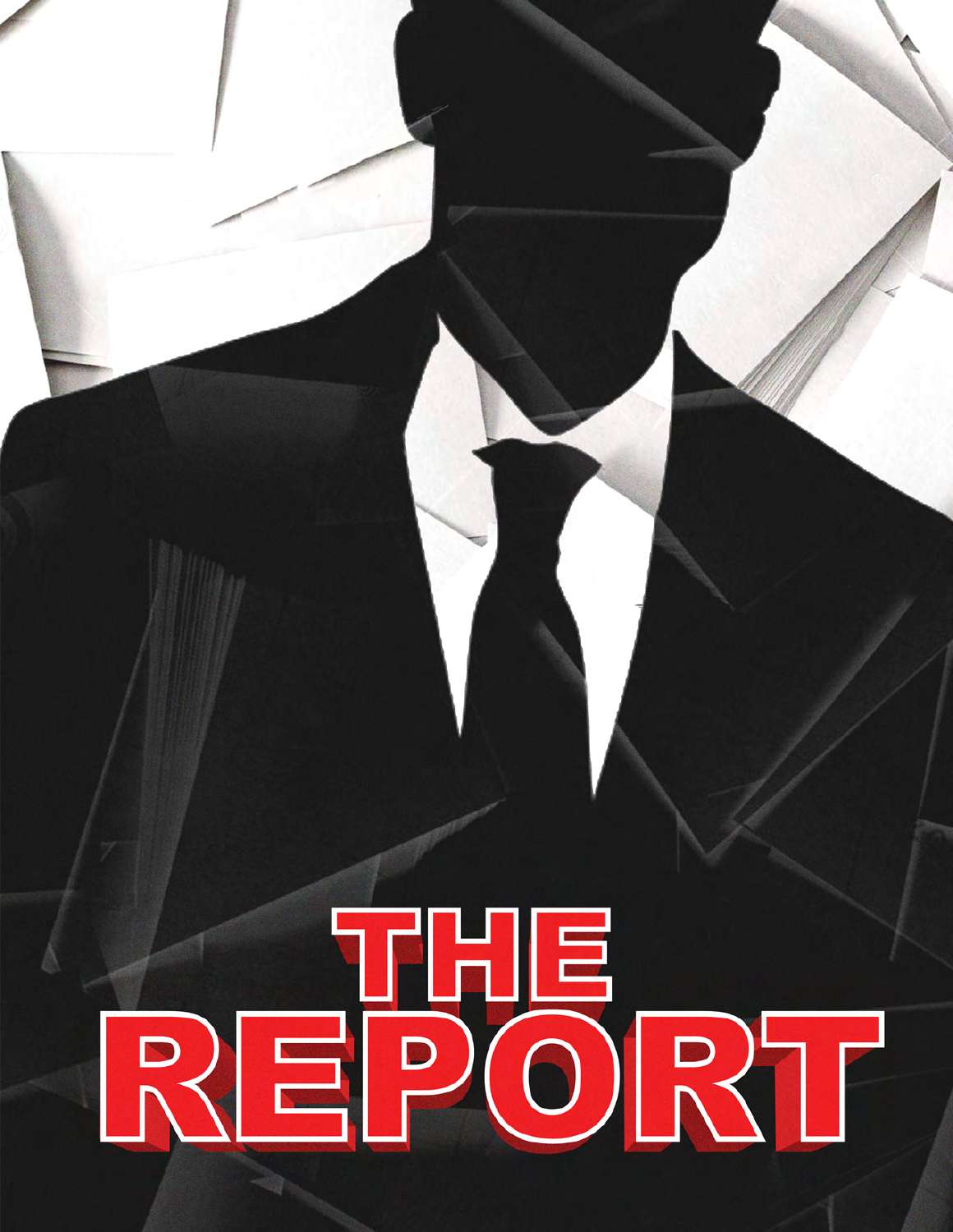# THE REPORT

Written by

Matt Lathrom

matt@mlathrom.com writtenby.mlathrom.com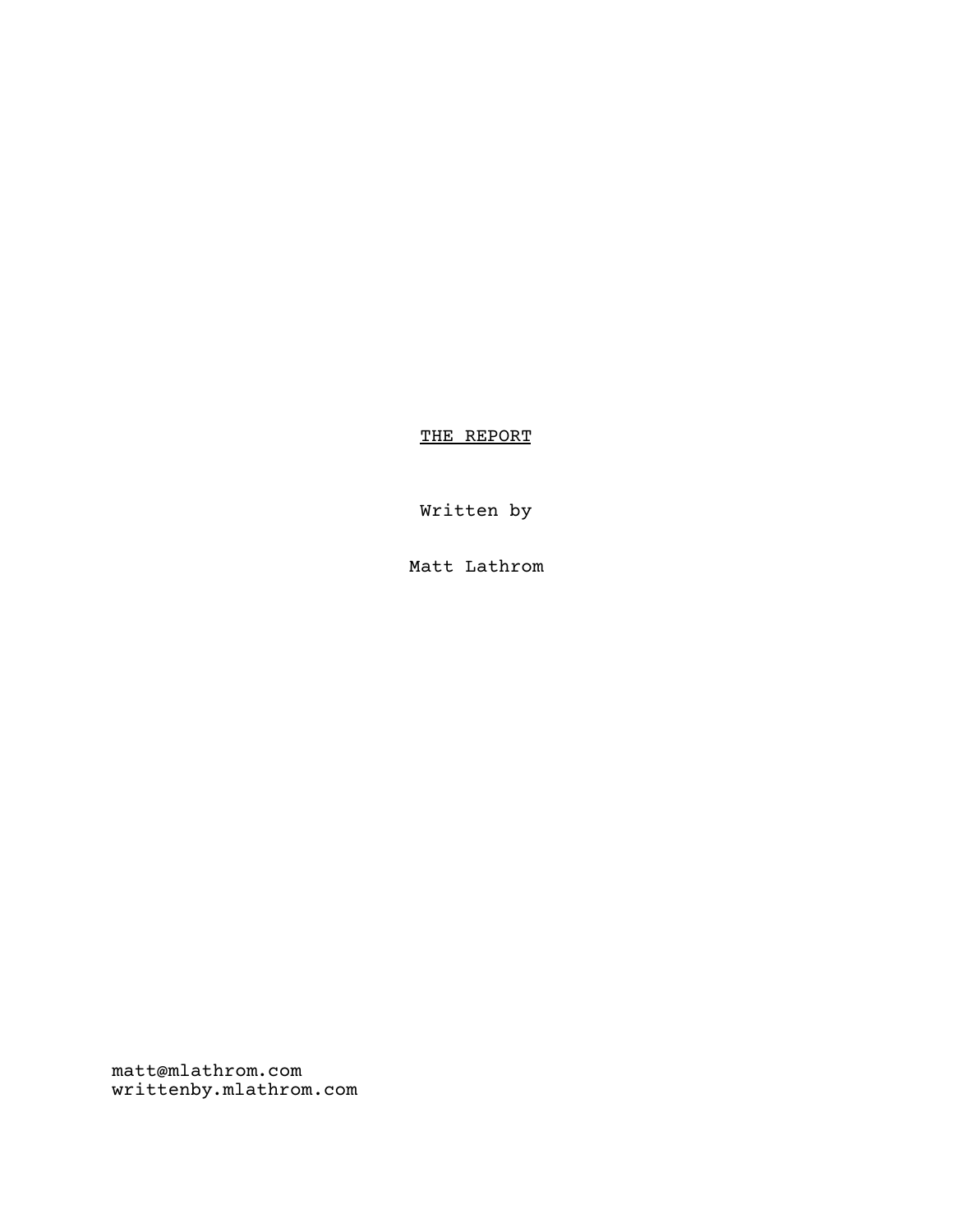FADE IN:

### **INT. CORNER OFFICE - DAY**

MR. RUBINS (51), big and gruff like a wrestler in a business suit, reclines with his feet on the oak desk. He holds up a small booklet.

> MR. RUBINS This, my boy, is gold.

He tosses it across the desk. A hand catches it on the other end.

MARTIN MILLS (30s) clutches the booklet. His schoolboy nervousness melts in relief. He buttons his hand-me-down wool suit jacket.

> MARTIN Th--Thank you Mr. Rubins.

# MR. RUBINS

FADE IN:<br>
NR. RUBINS (51), big and gruff like a wrestler in a business<br>
smill pocklet.<br>
WR. RUBINS with his feat on the cak desk. He holds up a<br>
small bocklet.<br>
This, my boy, is gold.<br>
Ne tonse it across the desk. A hand c You did the heavy lifting on this account, Mister Mills. As far as I'm concerned, the account's in the bag. We present tomorrow, two oclock.

MARTIN I'll be there.

MR. RUBINS You're damn right you will. You're presenting, Mills.

MARTIN You can call me Martin, sir.

MR. RUBINS No no. Up here, we're misters.

Martin stands up straighter at this. He suppresses a grin.

MR. RUBINS Now, Rachel is familiar with this client, so she's going to help with last minute revisions.

# MARTIN

R-Rachel?

Mr. Rubins summons someone by the door with a flick of the wrist.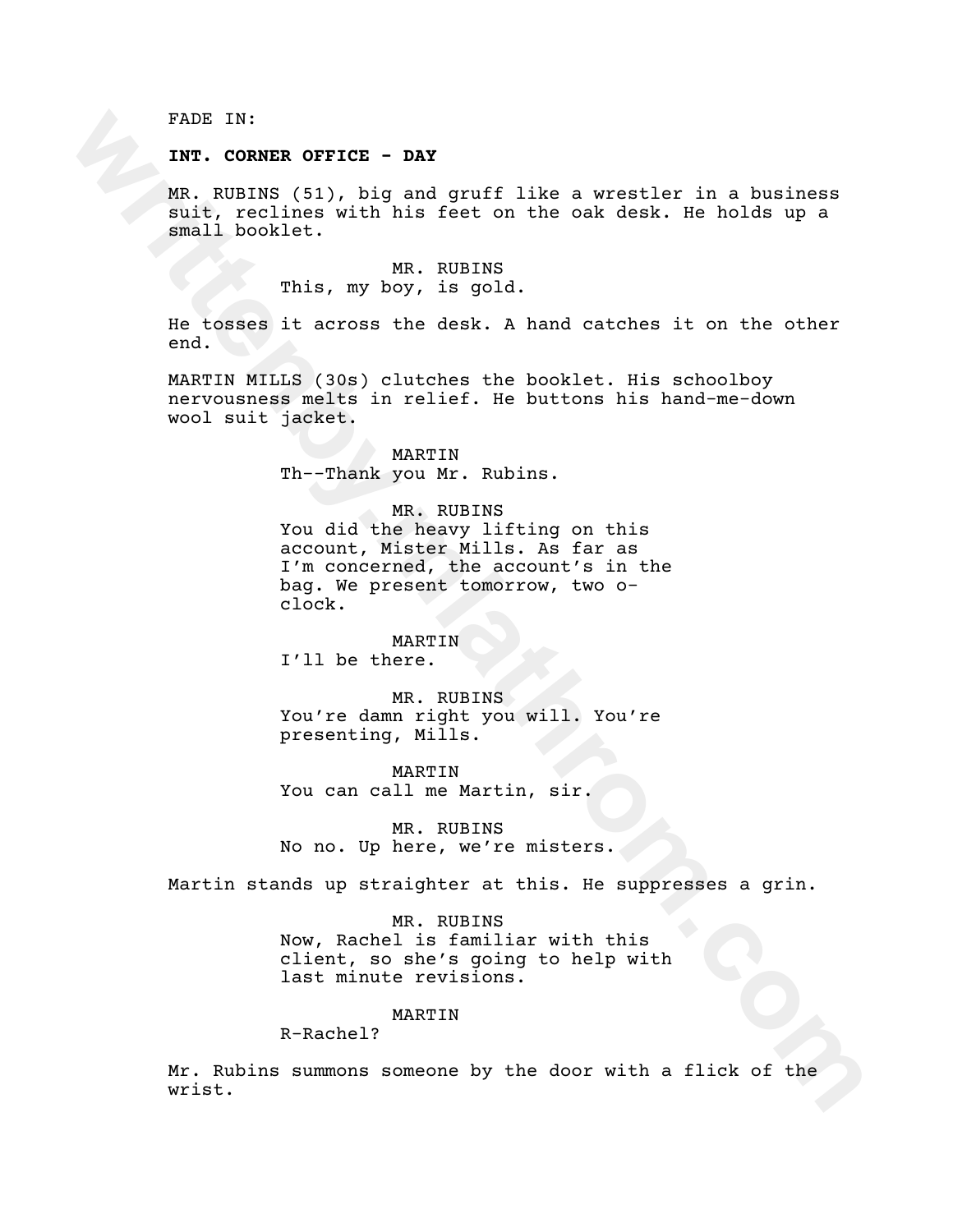Statuesque with a red lipstick to match her skin-tight suit. She carries leather folder and a couple of files. It's sexist how superficially attractive she is.

## RACHEL

Ready when you are, Martin.

Martin's back to the nervous schoolboy look.

### **INT. BOARD ROOM - DAY**

Rachel leans toward Martin. Her cleavage in full view. Martin tries to look away.

She points to a page on the booklet.

We can't see the pages.

RACHEL These figures could be adjusted. Nothing wrong with a playing doctor. With the charts, I mean.

Martin makes a mark on the page.

Xarin episn around to see Rachel.<br>
Stetuespone with a red ligatick to match her ekin-tight suit.<br>
She carries leading rooter and a couple of files. It's<br>
sexist how superficially attractive she is.<br>
Neartin's book to the n The sound becomes muffled. A buzz in the ears. Martin peers over at Rachel's cleavage. His face goes flush. She catches his gaze. Gives him a seductive smirk.

Everything moves slow. Martin moves the pen in across the paper. Almost without his knowledge. He peers over at his hand, confused.

CLOSE ON THE BLANK PAPERS

The words "wake up" typed out across the center.

CLOSE ON MARTIN

The sound becomes clear. The buzzing leaves. Martins zones out on the words. The cleavage. The report.

# MARTIN

What the fuck?

Rachel's seductive, happy look fades.

### RACHEL

Excuse me.

Martin opens the report. Flips through. All blank pages.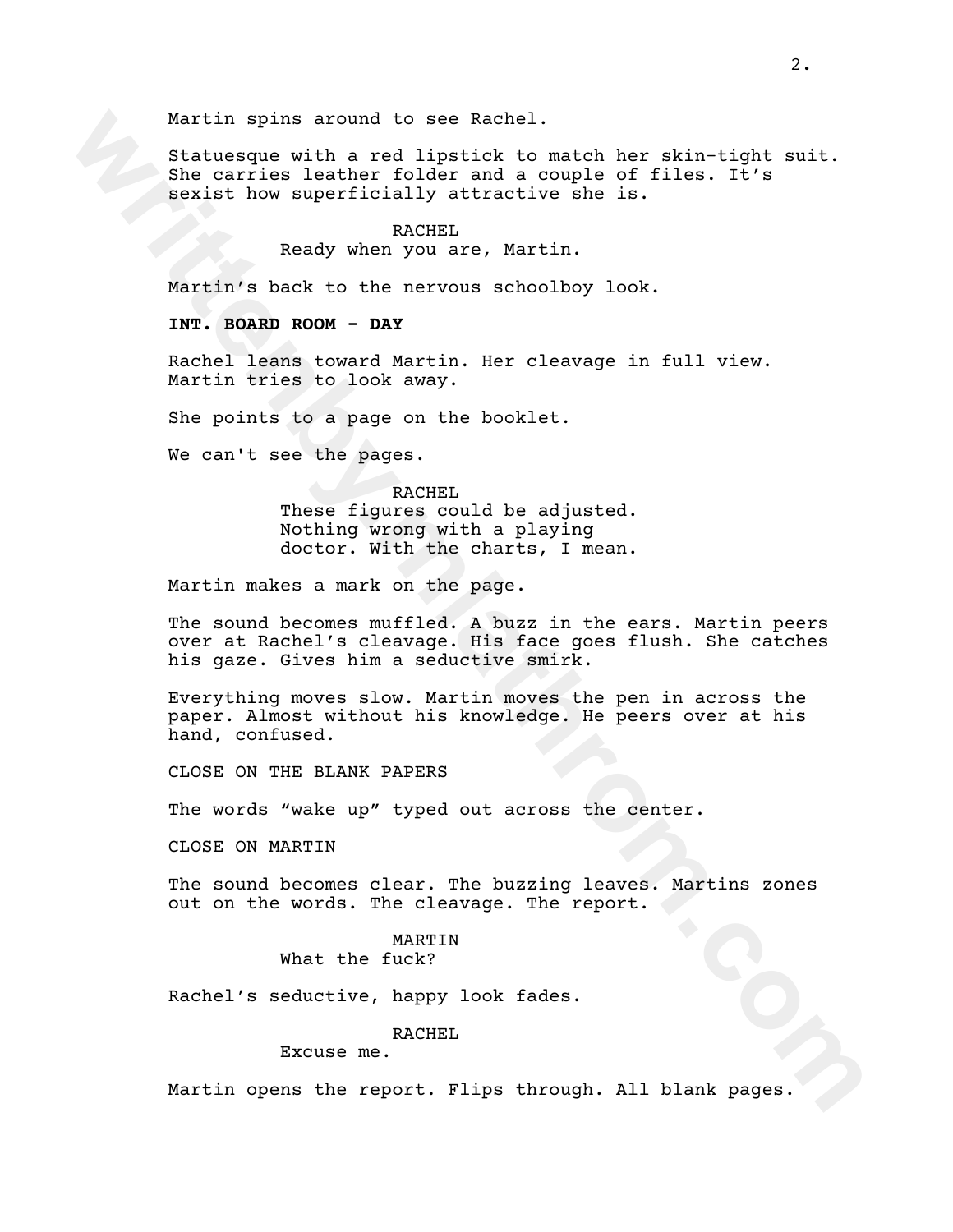He looks up at Rachel. She looks at him, confused.

MARTIN What's this?

RACHEL You should know. You wrote it.

MARTIN Wrote it? There's nothing here.

Rachel puts her hand in the book, stops Martin flipping it. She points on the page.

> RACHEL Here. Here's your cost breakdown analysis.

Blank page.

We looks up at Rachel. She looks at him, confused.<br>
What's this?<br>
You should know. You wrote it.<br>
You should know. You wrote it.<br>
Wrote it? There's nothing here.<br>
Nachel puts ber hand in the book, stop Martin flipping it.<br> MARTIN There's nothing there! And why are you wearing that? Why are you talking to me and looking at me like that?

RACHEL I don't know what you mean.

Martin jumps out of his chair.

Face her. Pulls her in for a passionate kiss. She falls into it. He dips her like in the movies.

The pulls back. She's flustered.

MARTIN Why did you let me do that? You didn't have a choice, did you?

Martin storms off with the report. Rachel catches her breath.

**INT. CORNER OFFICE - MOMENTS LATER**

Martin busts in. Mr. Rubin's, napping in his chair, shoots awake. Martin tosses the report on Mr. Rubin's desk.

> MARTIN The winning report. The hot assistant. You fucking with me?

MR. RUBINS I beg your pardon.